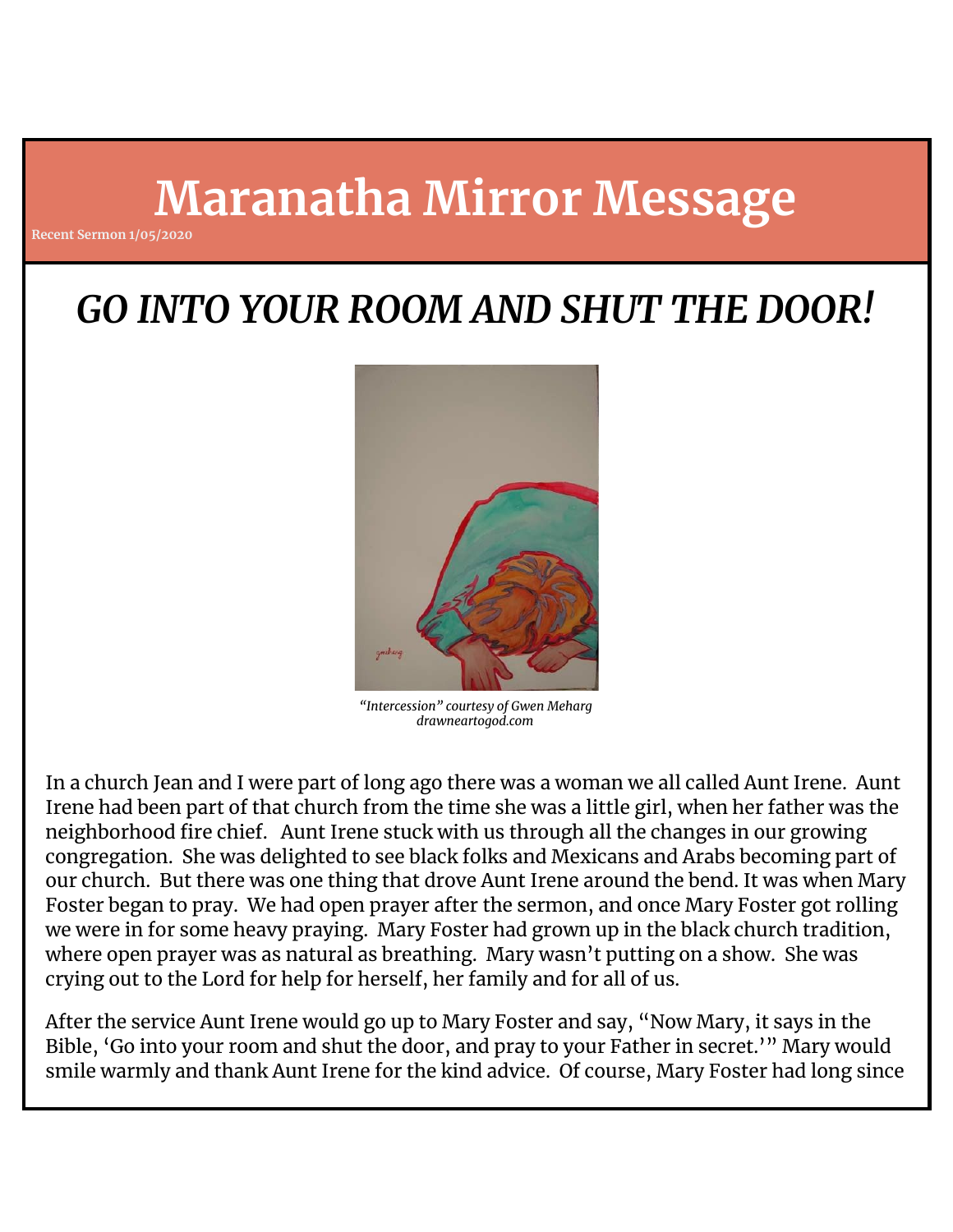been in the habit of going into her room every day and praying to her Father in secret. But Mary was convinced that if you prayed to God in secret, it was okay to pray to God in church. So if next Sunday she felt inspired to storm the gates of heaven nothing could stop her.

Aunt Irene and Mary Foster were both right. Our Lord tells us to go into our room and shut the door and pray to our Father in secret. But it's also clear that the Master has no problem with Mary Foster's kind of open prayer. We see it in Acts Chapter 4 when Peter and John were released from prison and the believers lifted up prayers so powerful that the place where they were gathered was shaken.

Of course, before we can pray like those believers prayed, or like Mary Foster prays, we need to learn how to go into our room and shut the door, and pray to our Father in secret.

> *And when you pray, you must not be like the hypocrites; for they love to stand and pray in the synagogues and at the street corners, that they may be seen by men. Truly, I say to you, they have received their reward.*

*But when you pray, go into your room and shut the door and pray to your Father who is in secret; and your Father who sees in secret will reward you.*

*Matthew 6:5-6*



*"Prayer Warrior" courtesy of Gwen Meharg drawneartogod.com*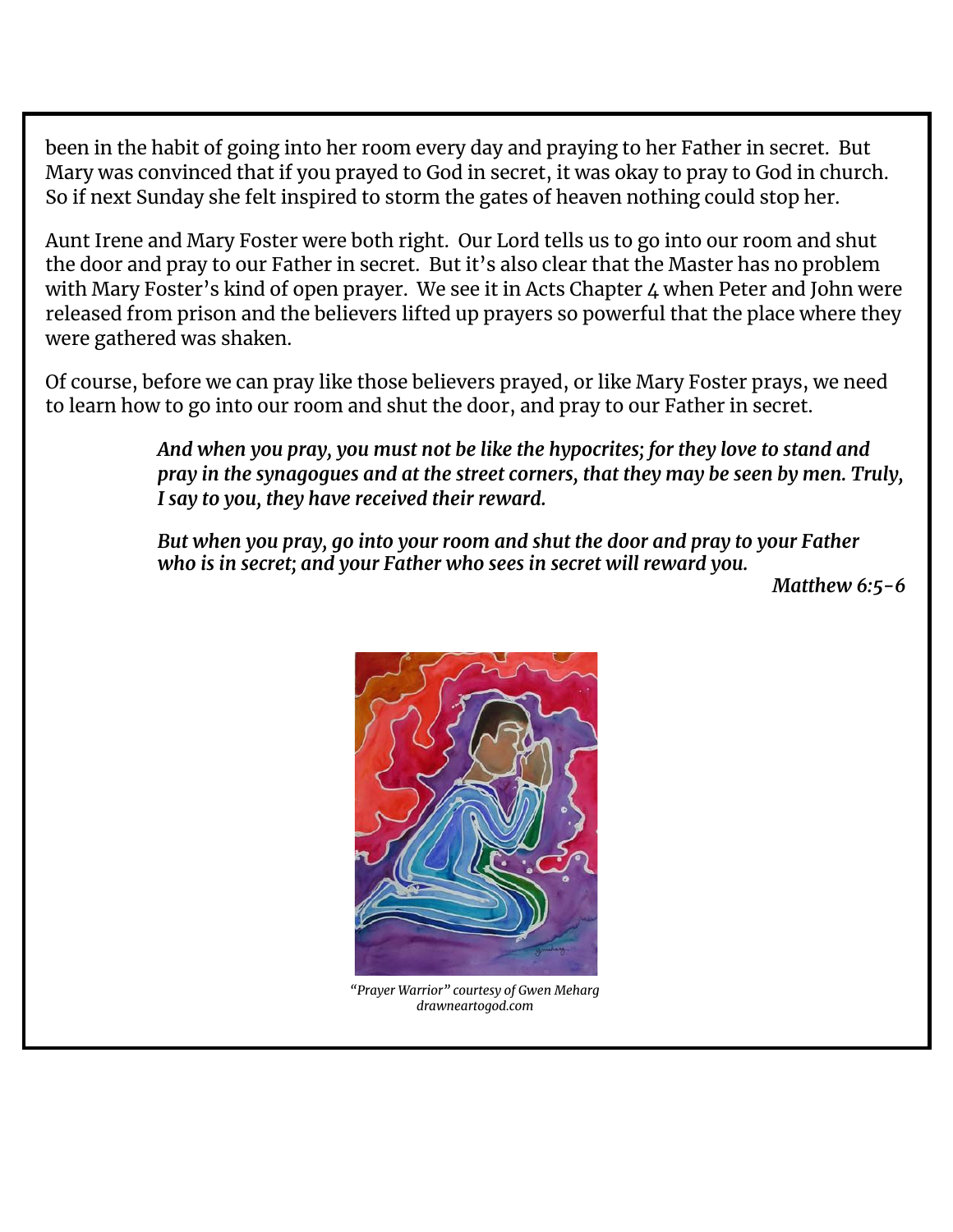"Go into your room and shut the door." Private prayer is where God's Spirit teaches us how to pray. Alone with God each day we move from this world into God's world. That's where God does things in us and through us that happen nowhere else.

In a gathering like this, we're all at different stages in our prayer life. Some of us may be disciplined in spending time alone with God every day. Some of us may approach prayer in a more random way.

But for the next few minutes, let's assume that we're all just learning to pray. Actually we are all just learning to pray. Because when it comes to prayer, we're always beginners, beginners to our dying day. After years as an apostle, Paul says,

*"The Spirit helps us in our weakness, for we do not know how to pray as we ought."*

#### *Romans 8:26*

When it comes to prayer, we need help, not from some "prayer expert" or some "spiritual adviser," but directly from God. As long as we are in these bodies we need help from the Spirit to enable us to connect with God in prayer. And help from the Spirit is the one thing we can absolutely count on.

*"If you who are evil know how to give good gifts to your children, how much more will your heavenly Father give the Holy Spirit to those who ask him?"*

#### *Luke 11:13*

The Holy Spirit is the one who helps us to pray, intercedes for us with sighs too deep for words. The Spirit prays inside us even as we struggle, helping us to actually connect with God.

We can expect help from the Spirit in specific ways.

## **The Spirit of God helps us find the time to pray.**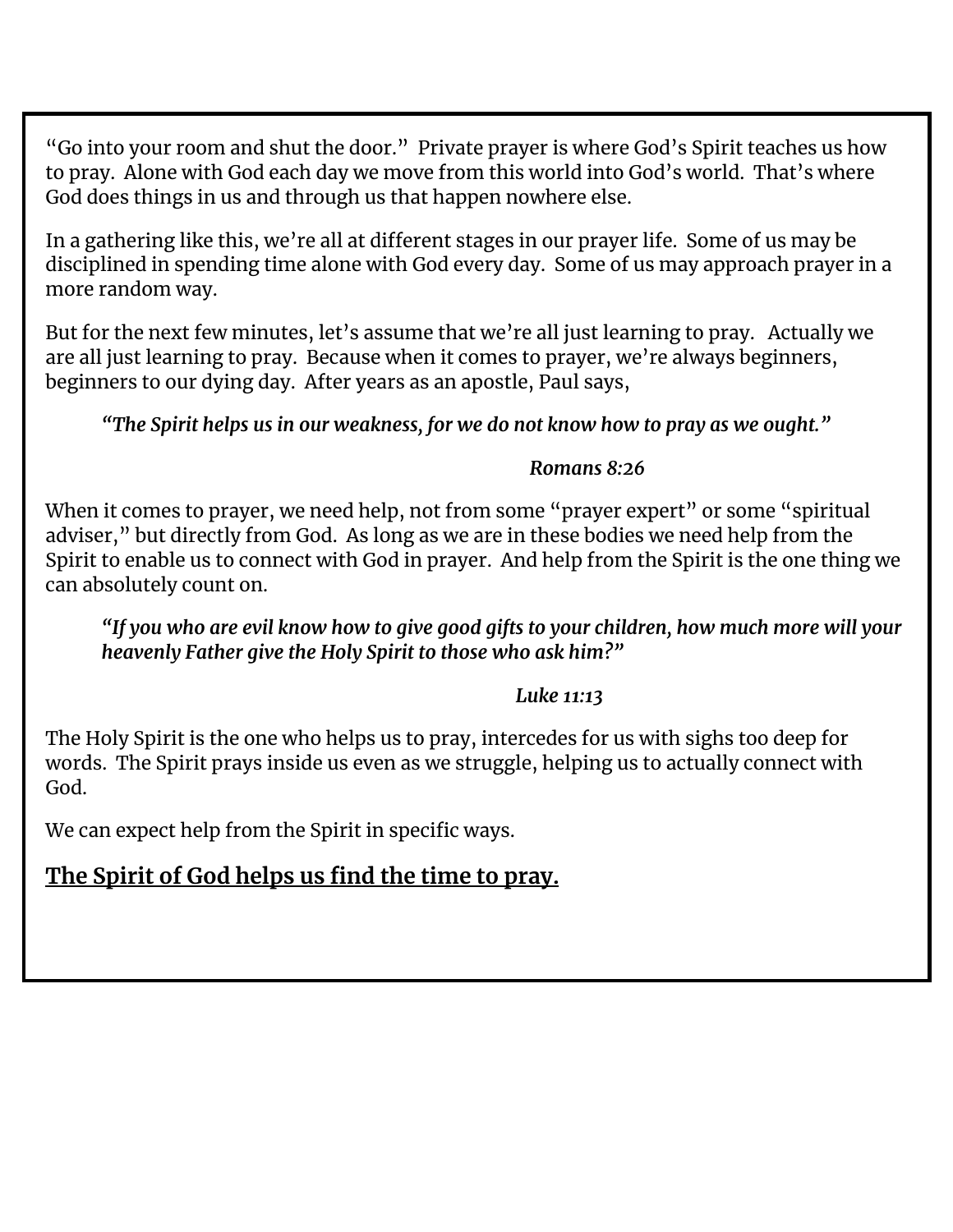

*"There is a Time" courtesy of Mindi Oaten mindioaten.com*

When we can't seem to find time to get alone with God each day, it's often because daily prayer looks like just another chore. Some kind of spiritual duty. Do we think of eating our pork chops as a duty? Drinking a cold glass of water when we're thirsty as a duty? And how long would we survive if we decided that breathing is just too much trouble? "Oh I'm so tired of breathing, I think I'll take a break from breathing for a day or two." We'd be dead in minutes!

Prayer is simply spiritual breathing. And yet the main reason we can't find time to get alone with God daily is because we see it as a chore. An obligation. A burden. "I'd really like to do this, but I just can't seem to find the time." "I did it for a week once, but couldn't seem to keep it up."

But now we're going to look to heaven to help us. We're going to let the Spirit of God transform that time alone with God each day from an "obligation" to a gift---a gift that refreshes our lives as nothing else in the world ever did.

Here's where we get recharged. We go into that room, weary and dull, we come out refreshed, ready to face the world.

The Spirit is going to come down into our confused lives and help us find the time to get alone with God each day and pray. Pretty soon we'll wonder how we ever got through our days without it.

## **The Spirit of God helps us find the words.**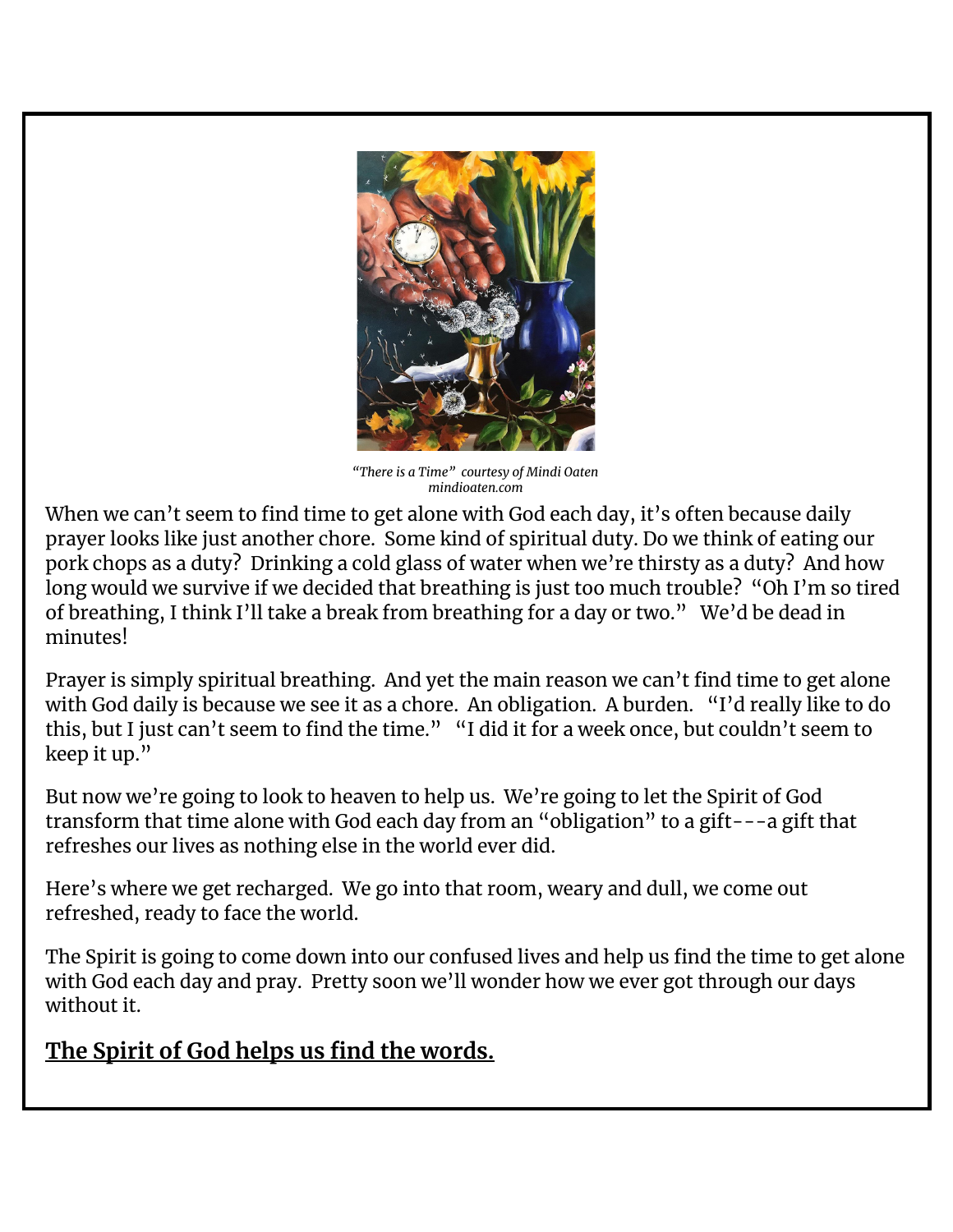

*"Consuming Fire" courtesy of Gwen Meharg*

So here we are, alone with God. What do we do now? How do we even start?

*"And in praying do not heap up empty phrases as the Gentiles do; for they think that they will be heard for their many words.*

*Do not be like them, for your Father knows what you need before you ask him.*

*Pray then like this: Our Father who art in heaven,*

*Hallowed be thy name. Thy kingdom come. Thy will be done, On earth as it is in heaven."*

#### *Matthew 6:7-10*

Of course we can start our prayers any way we like. But many of us have found the Lord's Prayer a great way to begin. The Lord's Prayer helps us to keep it simple, because not one word is wasted.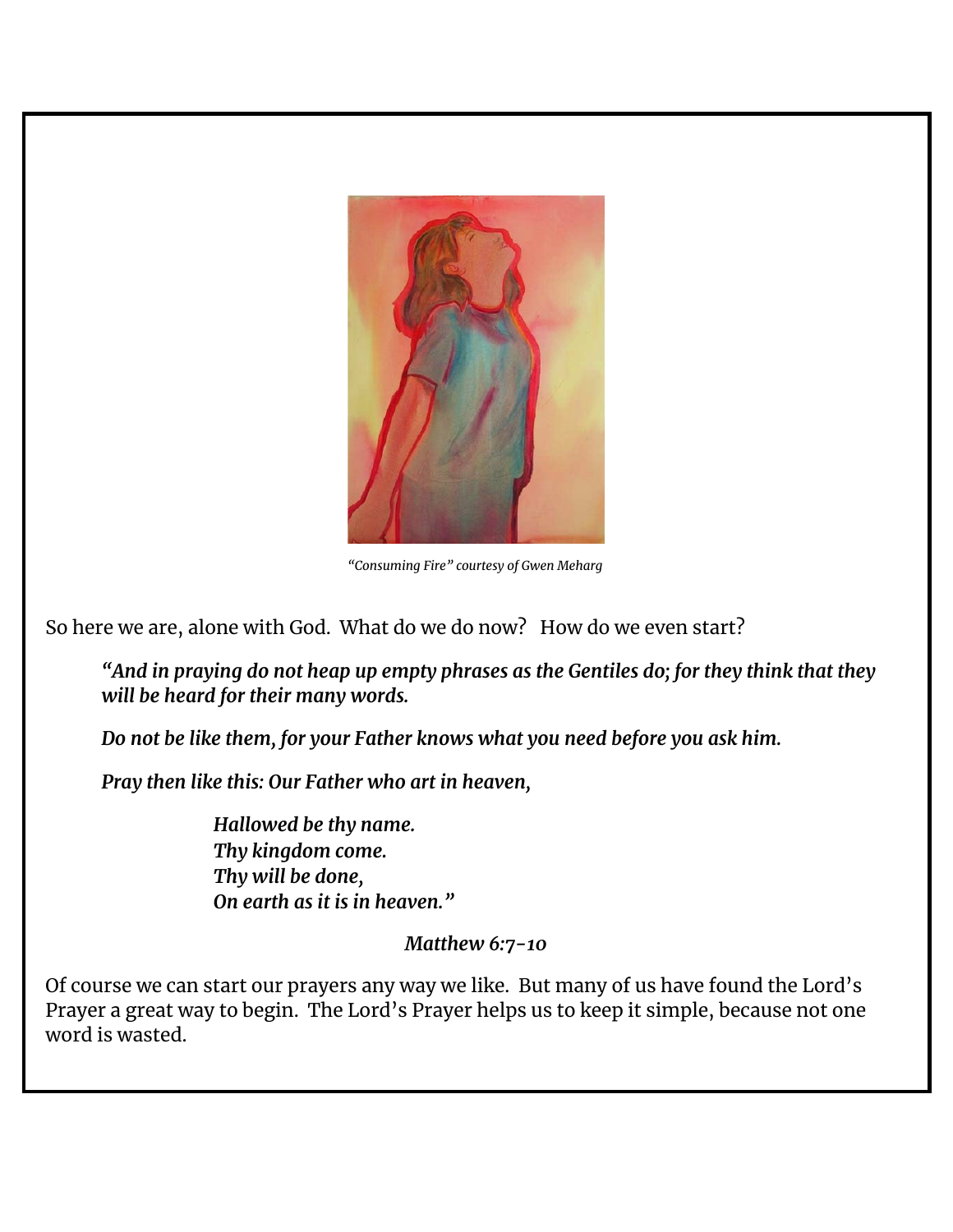It also reminds us that if we want to get through to God we have to get right with each other.

*Forgive us our trespasses, as we forgive those who trespass against us.*

Okay, so I prayed the Lord's Prayer, now what? If words come to us, we just start praying. Maybe we pray out loud, maybe we pray in a whisper. If no words seem to come, maybe it's time to just listen.

## **The Spirit helps us to hear the voice of God.**

Somewhere in that time alone with God we begin to hear him speak to us through scripture. The Bible is the witness of flawed, stubborn, stiff-necked people like ourselves, who encountered God and found grace.

When we read the Bible we are entering their world. And the same God who spoke to them begins to speak to us.



*The Living Word courtesy of Mindi Oaten*

The Bible is like Mount Sinai. You go up there looking for God, and God comes to you like he came to Moses. Most of us find the psalms and the gospels of Matthew, Mark, Luke, and John, are great places to begin. In those gospels we meet a Jesus far different from the "Jesus" we find out there in the world , or even in many churches. We read slowly and let it sink in.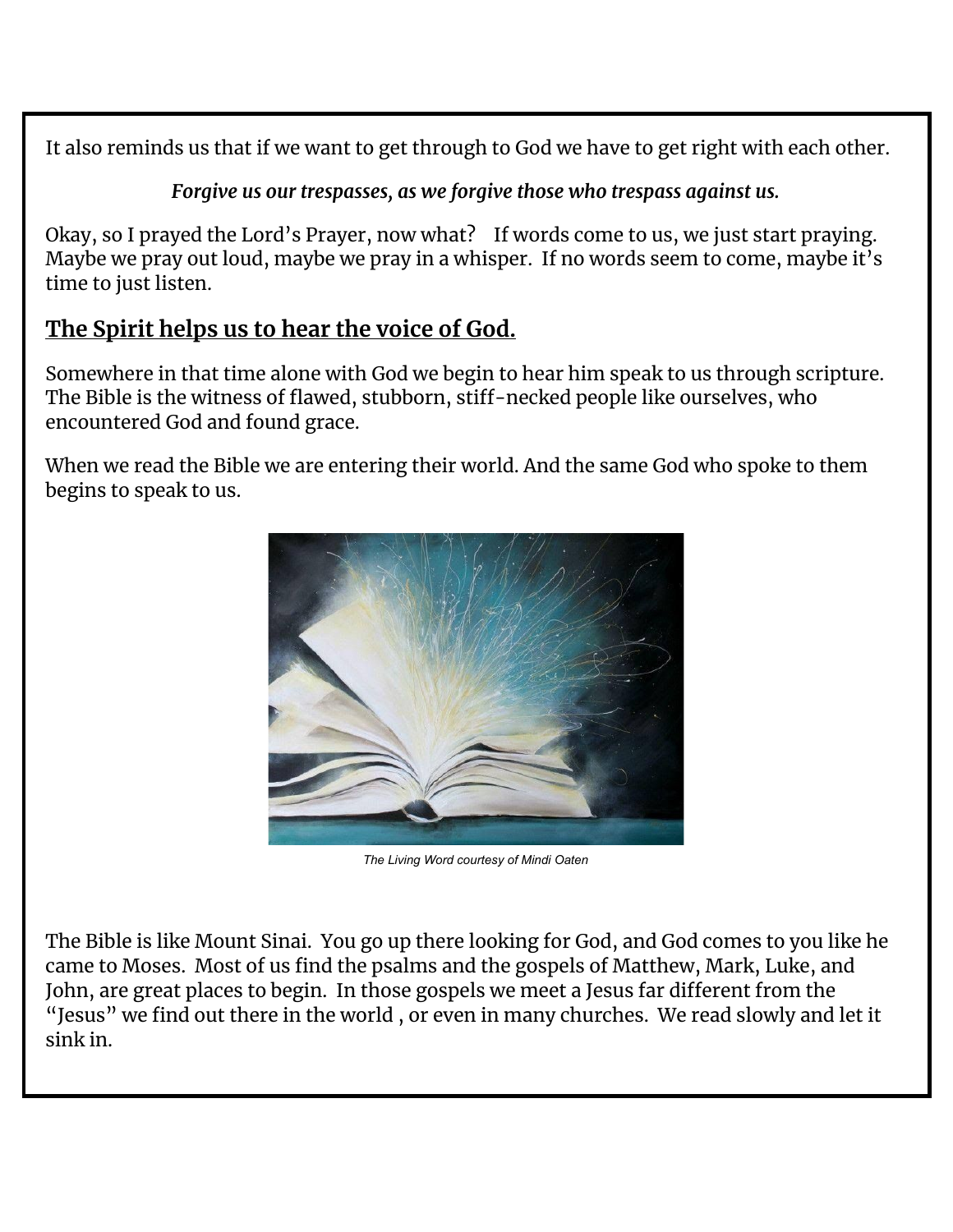When we hit something that doesn't make sense we say, "Lord, this doesn't make sense. Help me to see what this means."

Often we come across a word that's just what we need. It could be a word of encouragement or a word of correction. It's always a word that puts power from heaven into our lives. If I'm being told to forgive, I'm given power to forgive. If I'm directed to right a wrong, heaven gives me the strength to do it.

## **The Spirit of God will show us how to intercede for others.**



*Intercession Fire Gwen Meharg*

Without a doubt, the most powerful thing we do when we're alone with God, is intercede for other people.

We take time while we're in that room with the door shut, to lift people by name before the Father's throne. We lift up that name, and if the person we're praying for is a thousand miles away, something from God's world touches that person.

Sometimes we linger over a name and ask God to touch them with healing, or help them out of a financial jam, or guide them to a decent job. But often we just lift up their name before God, trusting that God will touch them where they need it.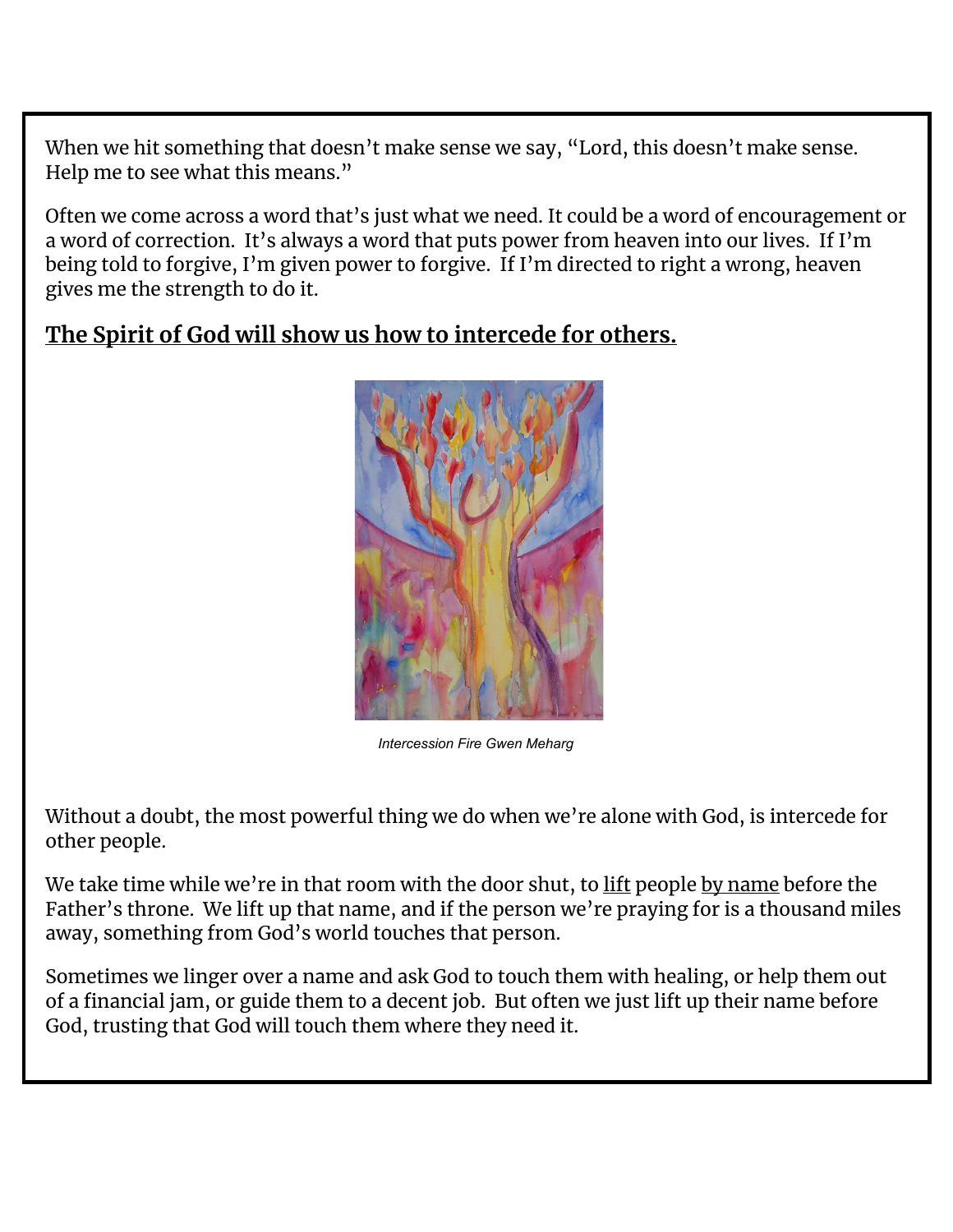Once we start doing this, God keeps adding names to our bundle. Our loved ones. Our neighbors. People in the church. Our friends. And especially people who give us a hard time. We don't pray, "Lord, straighten him out! Make him get off my back!" No, we pray, "*Flood this person I'm thinking of with your fulfilling mercy, meeting all their needs*!"

We ask the Father to bless them.

The beautiful thing about this work of interceding for others---and it is work---is that nobody sees it but God.

"Okay," you say, "that all sounds nice. But I've been praying for Jack for five years, and he's just as ornery as ever." Never mind. Just keep on asking God to bless Jack. No prayer is ever wasted.

If we make a habit of daily getting off alone with God, all the power of heaven comes to our aid. And if we do this right, two things will happen:

First, our life will begin to match our prayers. We'll pray for the needy, and God will show us how to help the needy. We'll pray for the sick, and the Spirit will guide us to visit the sick, to call them on the phone and connect with them. Everything we pray for, we will find ourselves doing.

The second thing that will happen is that we will find ourselves thanking God more than we ever did before. Our lives will begin to overflow with gratitude. We won't have to TRY to be thankful, we'll just BE thankful.

Aunt Irene has long-since gone to be with the Lord. As far as I know, Mary Foster is still storming heaven with her prayers----every day alone with God, and often in her church.

And if Mary Foster were here, I'm sure she'd tell us that the best time of her day is that time alone with God.

No matter what Kind of prayer life we have at the moment, we all need help from the Spirit. And that help comes with power as we get alone with God each day.

Only God knows what challenges we're each going to face in the year which has just begun. Only God knows what challenges our churches are going to face. There are so many things out there in the future which are beyond our control.